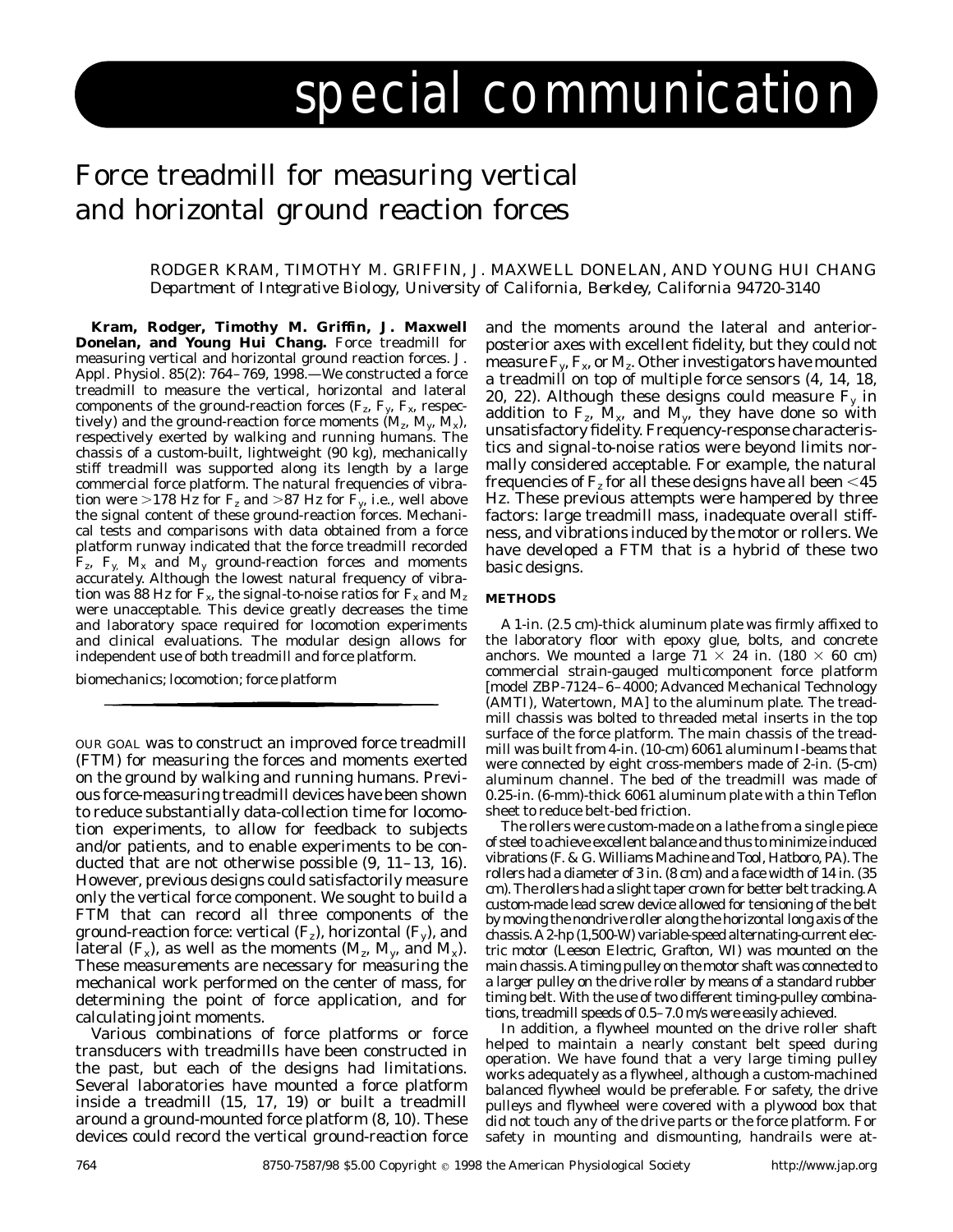



tached to the surrounding laboratory floor. We monitored the speed with a tachometer that detected the revolution rate of the drive roller. The overall design is shown in Fig. 1.

It is important to recognize that the entire treadmill (motor, drive pulleys, rollers, chassis, and so forth) was supported by the force platform. This was an essential design feature. If the motor were not mounted on the force platform, we would have had to measure the forces and torques imparted by the motor on the force platform. The chassis was supported in a distributed manner along its entire length. Some previous FTM designs have been "simply supported" (3) at four points by force transducers; thus they were much less stiff, particularly in the vertical direction. The total mass of our treadmill was 90 kg. A rough breakdown of the major components of this mass was as follows (in kg): I-beam chassis, 20; treadmill bed, 3; motor, 17; flywheel, 19; and two rollers, 14 each. High-frequency response is desirable in any force-transducing system. The natural frequency of vibration for any object can be increased by decreasing the mass. The most obvious treadmill components that could be lightened are the flywheel and the rollers. An ideal flywheel would have its mass concentrated on the rim to maximize the inertia-tomass ratio. Rollers made of aluminum rather than steel would save nearly 20 kg. Titanium components would provide further mass reduction but at considerably greater expense. One advantage of our design was that the treadmill could be readily removed from the force platform, so that both pieces of equipment could be used independently for other experiments.

#### **RESULTS**

We performed a battery of static and dynamic tests to evaluate the fidelity of the FTM.

Linearity. We found it convenient to "tare" the force platform in the vertical direction; that is, we balanced the amplifier bridge circuit to give zero voltage output when the treadmill was mounted on the force platform. To ensure that this did not cause any distortion of the signal, we performed a static-force calibration with the treadmill mounted on the force platform. When we applied known loads, the output voltage response was linear to within 0.2% over a range of applied forces up to 2,300 N ( $R^2 > 0.99$ ).

*Point of force application.* To verify that the position of force application did not affect the vertical-force output, we applied the same static load (700 N) at different locations. As expected from the manufacturer's specifications, the recorded voltage output from the amplifiers varied  $<$  0.7% from the mean, regardless of the location of force application. To determine the accuracy with which we could locate the point of force

application, we placed a known static load at various known positions along the length and width of the treadmill (6). The position of static-force application could be resolved to within 0.5 cm for the *y*-axis and 0.6 cm along the *x*-axis.

To calculate joint moments or torques during locomotion, it is necessary to locate the point of force application dynamically. AMTI force platforms provide a direct measure of the moment around the mediolateral axis. However, the moment is referenced to an axis that is midway along the length of the platform and slightly below the top surface of the force platform. In the manual, this distance below the top surface is referred to as the origin; for our particular platform, the distance was 0.053 m. The treadmill elevated the point of force application by a distance 0.107 m above the surface of the force platform. As a result, both the vertical-force component (F*z*) and the horizontal shear force  $(F_v)$  exerted by the subject contributed to the measured M*x*. If the point of force application occurs at distance *a* along the length of the force platform from the  $M_x$  axis, then the equation for the moment is

$$
M_x = (F_z \cdot a) + [F_y \cdot (0.107 + 0.053)]
$$

By recording M*x*, F*z*, and F*y*, it was simple to calculate *a* and thus locate the point of force application.

Using the following procedure, we verified that we could locate dynamically the point of force application. First, we affixed a small dot of reflective tape on the end of a sturdy wooden stick. With the treadmill belt in motion, a person standing on the side of the FTM pressed on the treadmill belt with the stick, applying a varying force with both vertical and horizontal components. The end of the stick naturally moved backward with the treadmill belt. As the force was applied via the stick, we recorded the force signals and simultaneously recorded videotape at 200 fields/s, synchronized with the force-data collection. Several additional small reflective dots identified the midpoint along the length of the platform and also provided a scale. Using the above equation, we calculated the point of force application. We also analyzed the videotape with a Peak 5 digitizing system. The video and force-platform data methods consistently identified nearly the same point of force application. Above a vertical-force threshold of 50 N, the two methods had a difference of  $<$ 1 cm. The results from a sample calibration trial are shown in Fig. 2.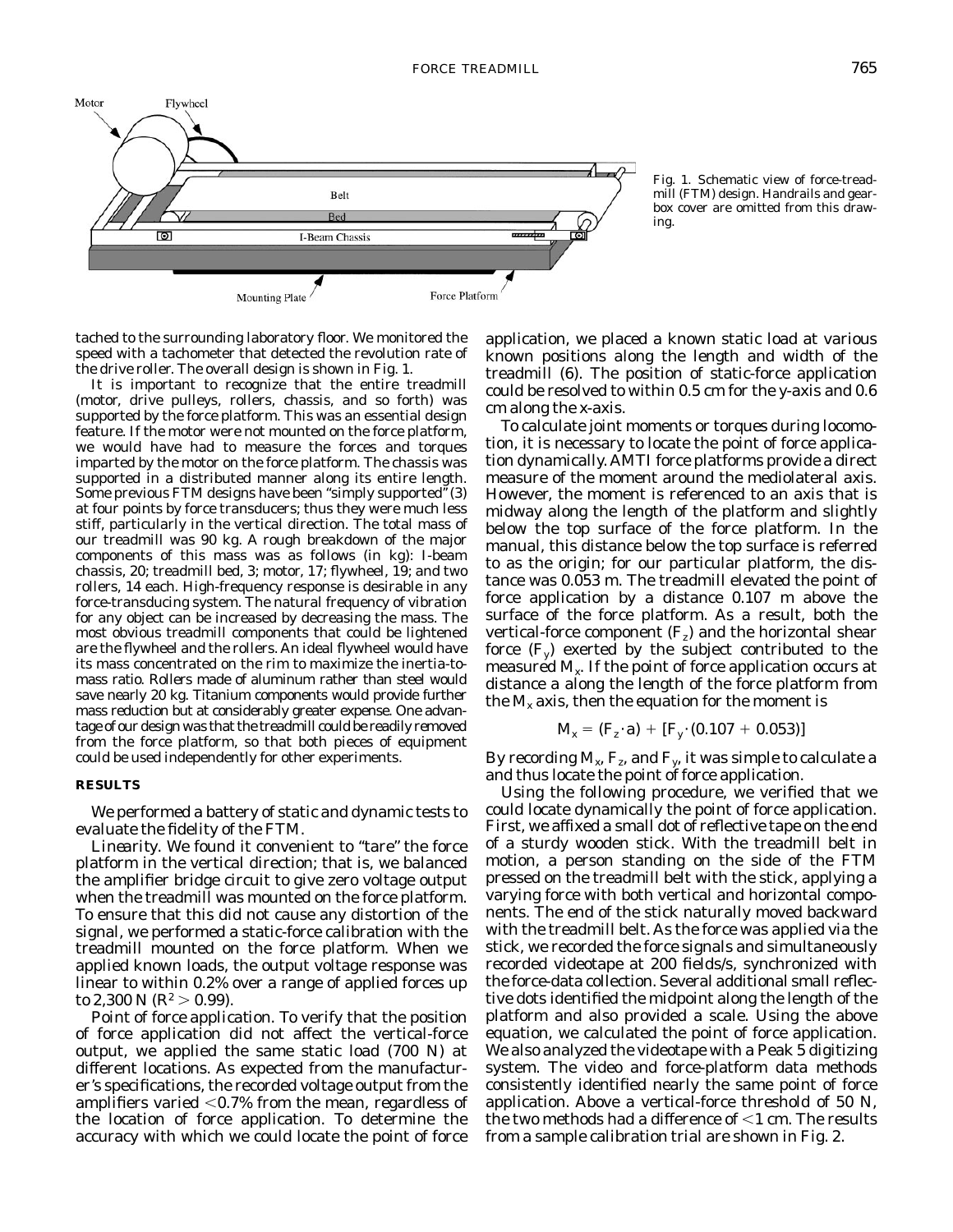

Fig. 2. Accuracy of the point of force-application determination. With treadmill running, we applied a time-varying force to the moving belt surface by using a sturdy wooden stick. We determined the position of the end of the stick by digitizing a high-speed video recording and by using the force-platform signals, as described in METHODS. Above a vertical force threshold of 50 N, the 2 methods gave results within 0.01 m of each other. The mean difference between the 2 methods was  $0.002 \pm 0.006$  (SD) m. The two signals were highly correlated;  $R^2$  > 0.99.

*Natural frequency.* Before proceeding to dynamic locomotion trials, we determined the unloaded natural frequencies of the FTM for  $F_z$ ,  $F_y$ , and  $F_x$ . Using a wooden mallet, we gave the treadmill a sharp rap in the appropriate direction and collected the force signal at 1 kHz by using a Macintosh Quadra 650, National Instruments analog-to-digital board, and LabView4 software. To calculate the natural frequencies, we simply noted the time elapsed for 10 cycles of the ensuing ''ringing'' observed in the force traces. We found that the natural frequencies were  $>178$  Hz for F<sub>z</sub>  $>87$  Hz for F<sub>y</sub>, and  $>$ 88 Hz for  $F_x$ . The force platform without the treadmill had higher natural frequencies, as specified by the manufacturer (350 Hz for  $F_z$ , and 300 Hz for  $F_y$  and  $F_x$ ). The addition of the treadmill mass and the compliance of the treadmill clearly decreased the resonant frequencies. Given that the natural frequency of the force platform alone in the vertical direction is 350 Hz, the added mass of the treadmill would theoretically reduce the overall resonant frequency to  $\sim$  200 Hz. The actual natural frequency was 178 Hz; this indicated that the treadmill chassis was very stiff indeed. The more substantial drop in the natural frequencies in the horizontal directions appeared to be caused by the mass of the motor and the compliance in the mounting of the motor. However, the natural frequencies of the FTM were more than adequate for accurate recording of the ground-reaction forces of human locomotion.

*Vibration and electrical noise.* When the motor of the FTM was not turned on, we recorded little noise ( $< \pm 3$ N for  $F_z < \pm 1$  N for  $F_y$  and  $F_x$ ). When the motor was turned on (with no subject on the treadmill), we recorded noise amplitudes of  $\pm 80$  N on the F<sub>z</sub> and  $\pm 60$  N on the  $F_v$  and  $F_x$  signals. However, a fast Fourier transform (FFT) spectral power analysis of these signals revealed that 99% of this noise was at frequencies .46 Hz (see Fig. 3). The mediolateral forces applied by walking or running humans typically have peak magnitudes of only 5–10% of body weight (BWt; e.g., 70 N); thus the signal-to-noise ratio for  $F<sub>x</sub>$  was poor. A large fraction of the vibration noise was due to flywheel imbalance. If measuring  $F_x$  were of particular interest, it may be technically feasible to do so with a precisionbalanced flywheel.

*Frequency content of ground-reaction force signals.* To determine the frequency content of the groundreaction force signals in a situation that is free of external vibrations, we had a subject walk (1.5 m/s) and run (3 m/s) over a conventional ground-mounted force platform (model LG6–4–2000, AMTI). We measured speed with a series of photocell beams placed along the runway. Five acceptable trials (average speed within  $\pm 0.05$  m/s) were saved for both walking and running. We considered these data to be virtually noise free. We then performed a FFT spectral power analysis of these force records. For walking, 99% of the integrated power content of both the  $F_v$  and  $F_z$  signals was  $\leq 9$  Hz. These values were similar to those reported previously (1). For running, 99% of the integrated power content of the  $F<sub>z</sub>$  signal was at frequencies  $<$ 10 Hz and  $>$ 98% of the FFT power of the  $F_v$  signal was at frequencies  $<$ 17 Hz. These spectral analyses are shown in Fig. 3. These analyses helped us choose appropriate filtering cut-off frequencies for processing our FTM data. We used a



Fig. 3. Fast Fourier transform (FFT) power-spectrum analysis for ground-reaction force data and FTM vibration noise. Vertical groundreaction force  $(F_z)$  data were obtained (at 1 kHz) during overground running at 3 m/s. We considered those data to be essentially noise free and representative of the true signal. FTM noise signals were obtained (also at 1 kHz) while operating the treadmill at 3 m/s with no subject running. Data were then transformed into the frequency domain by using a FFT; 99% of the signal power was  $<$  10 Hz, while  $99\%$  of the noise power was  $>46$  Hz. Thus low-pass digital filtering of FTM data, with a cut-off frequency of 25 Hz, eliminated the noise without affecting the signal.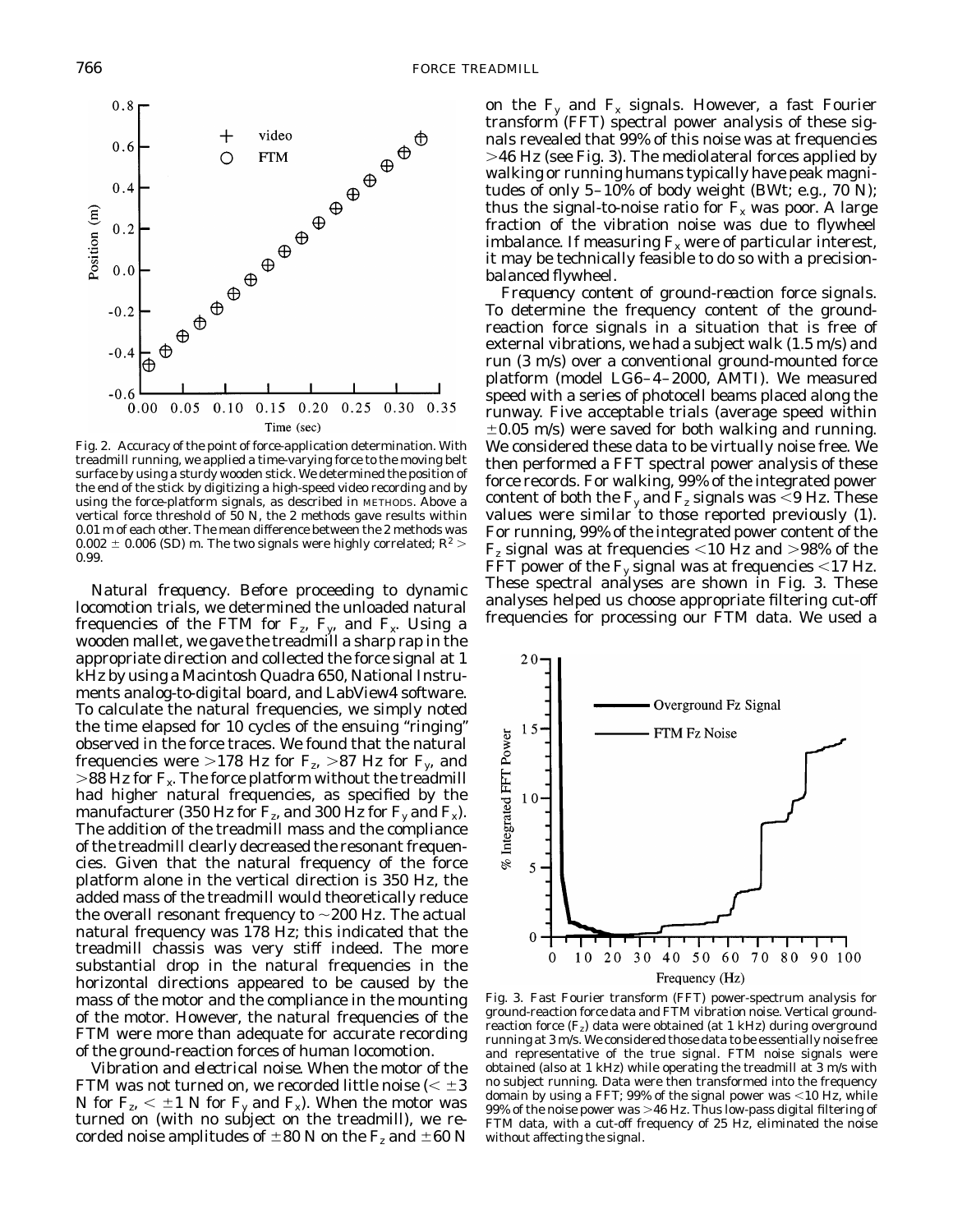

Fig. 4. Comparison of vertical (F*z*; *top*) and horizontal (F*y*; *bottom*) ground-reaction force signals obtained from FTM (solid line) and a force-platform runway (dashed line) for same subject when running at 3 m/s. FTM data were low-pass filtered at 25 Hz.

fourth-order low-pass Butterworth nonrecursive filter passed in both directions to effect zero-phase shift and a 3-dB cutoff of 25 Hz. We found that this eliminated 99% of the noise while retaining all of the important components of the signal.

*Overall system tests.* Next we performed some simple dynamic tests of the FTM to determine the overall accuracy of the system. The same subject walked and ran on the FTM at 1.5 and 3 m/s, respectively, while we collected  $F_z$  and  $F_y$  at 1 kHz. We filtered these data as described above. Over an integral number of strides, the average vertical force must be equal to BWt, and if the subject is maintaining the speed, the braking and propulsive ground-reaction impulses (force integrated over time) must be equal. We measured the average vertical force exerted over 10 successive, complete steps to be within 1% of BWt. We also compared the integrated horizontal-force signals for the first and second halves of the stance phase for the running trials. Averaged for 10 steps, the measured braking impulse was within 1% of the propulsive impulse. The roller

tachometer indicated that the treadmill speed was quite constant. With a subject walking at 1.25 m/s, the speed fluctuated by  $<$  0.02m/s; for running at 3.0 m/s, fluctuations were  $<$  0.04 m/s.

*FTM vs. overground measurements.* We compared the FTM signals with the established methodology of a traditional runway-mounted force platform. We had a single subject run at 3 m/s on the FTM and across our force-platform runway. A comparison of the average values (from 10 steps) for various force magnitudes from the FTM vs. overground revealed only small differences caused by normal variation. The average peak vertical force  $(F_z)$  values were 1.78 vs. 1.83  $\times$  BWt for the impact peak and 2.47 vs. 2.44  $\times$  BWt for the active peak. The average peak braking (F*y*) forces were  $-0.30$  vs.  $-0.35 \times BW$ , and the average propulsive peaks were 0.21 vs.  $0.20 \times B Wt$ . A comparison of a typical running stride for the FTM vs. overground force-platform records is shown in Fig. 4. The signals obtained with the FTM were quite similar to those obtained overground. Because some stride-to-stride variability occurs, the traces were not identical. All of these values concurred with those in the literature (21).

#### **DISCUSSION**

From a purely mechanical perspective, steady-speed walking or running on an adequate motorized treadmill is identical to overground walking and running; the only difference is the frame of reference for each situation (23). Locomotion on a treadmill with inadequate power or momentum (i.e., no flywheel) does indeed differ from overground locomotion. However, on a treadmill with an adequate motor and flywheel, where the belt speed does not vary, the kinematics (21), ground-reaction forces (19), and metabolic cost (2) of locomotion are nearly indistinguishable from overground locomotion. As detailed above, our motor and flywheel appear to be adequate in maintaining a constant tread speed.



Fig. 5. Sample FTM data for subject walking at 1.25 m/s. Signals were low-pass filtered at 25 Hz. Dashed line, body weight.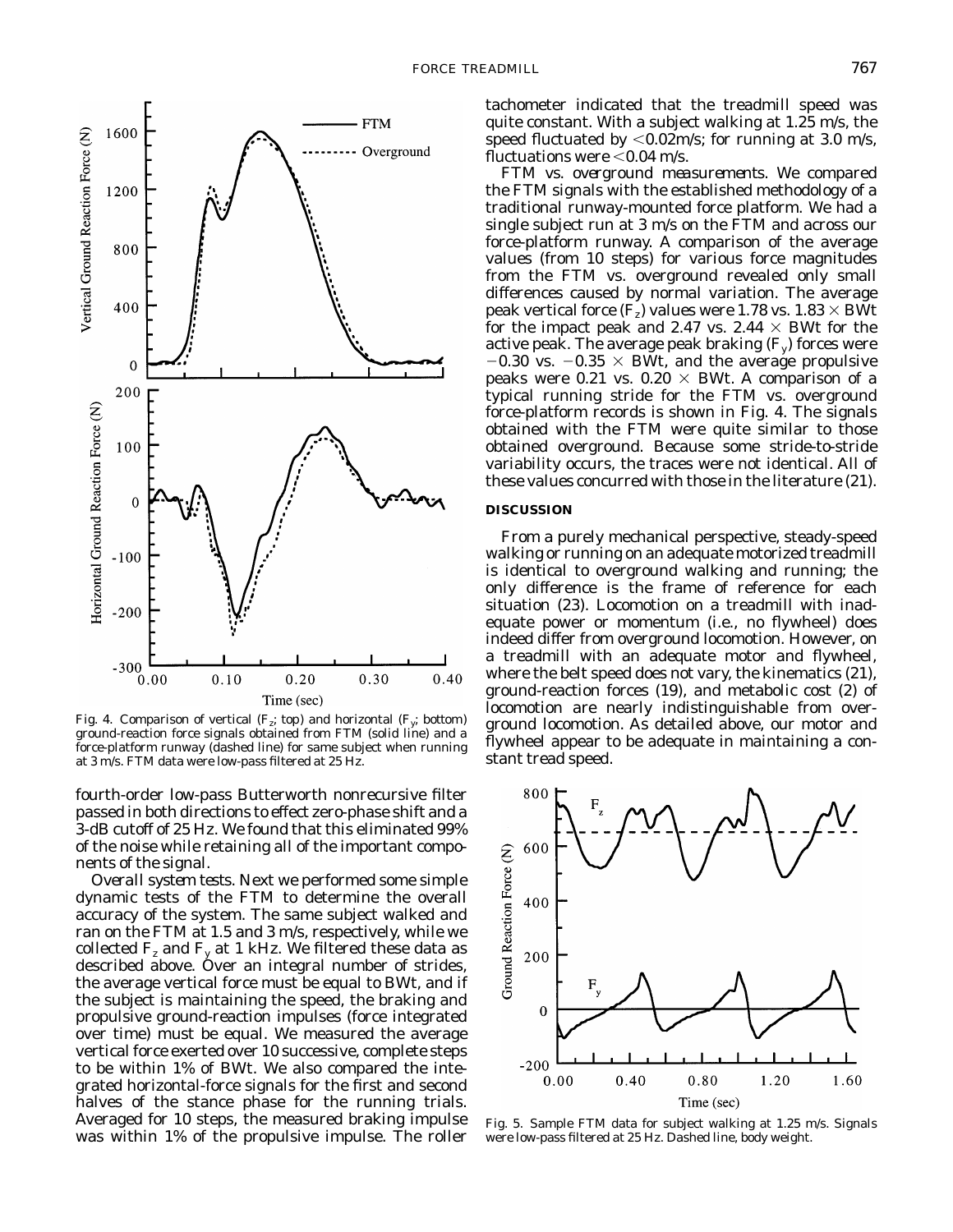FTMs provide many advantages over conventional runway-mounted force platforms. Our new FTM design now extends these advantages to many more studies of locomotion because we can measure the vertical and horizontal components of ground-reaction force and their moments. FTMs allow ground-reaction force data to be collected far more rapidly than do traditional runway studies (19). Furthermore, a large number of successive steps can be averaged to determine more representative values, thereby increasing statistical power. To adequately study running mechanics with a ground-mounted force platform system, a long laboratory or hallway space must be available. With a FTM, high-speed running studies can be conducted in very small laboratories. The modular design of the FTM allows the force platform and treadmill to be used independently of each other. That is an important point, because each item has considerable expense.

In addition to time and space savings, a FTM allows for experiments and treatments not possible with conventional runway-mounted force platforms. For example, with a FTM, it is possible to study the biomechanics of gait transitions (13), adjustments to perturbations of stability (5), and locomotion in simulated reduced gravity (16) or even microgravity (9). Furthermore, a FTM allows for simultaneous collection of biomechanical and other data (for example, rate of oxygen consumption or electromyography) without the use of telemetry. Dingwell et al. (11) have found that a FTM can provide useful feedback of vertical groundreaction forces during rehabilitation of clinical patients who have amputations below the knee. In our own research, we find that the FTM is very useful as an ergometer that allows us to measure the mechanical work performed on the center of mass during locomotion (7). This is possible because the FTM records the summed ground-reaction force from both feet.

In Fig. 5, we show a typical force recording from the FTM for the same subject walking at 1.25 m/s. When humans walk, both feet are on the ground for at least part of the stride cycle. For some purposes, it is necessary to know the force under each individual foot. Davis and Cavanagh (8) and Dingwell et al. (11) have developed clever algorithms to separate the individual foot vertical forces for use with a FTM. These calculations rely on the location and velocity of the center of pressure to determine the time of single and double support. The same algorithms can be used with the present FTM design. Unfortunately, an equivalent algorithm cannot separate the horizontal forces for the individual feet in walking. This is because, during the double-support period, it is not possible to locate the point of force application (center of pressure) for the individual feet along the *y*-axis of the treadmill. Note that it is possible to locate very accurately the point of force application, and thus joint moments, during running and the single-support phase of walking. The FTM design of Belli et al. (4) uses two parallel treadmills, one for each foot. This allows for separate measurement of the individual foot horizontal forces, but it requires the subject to walk with an unnaturally wide stance. Thus

a perfectly acceptable method of measuring the horizontal forces exerted by the individual feet during the double-support phase of walking for repeated strides remains elusive.

In conclusion, the FTM described here can facilitate many types of biomechanical studies of human locomotion. Our device can accurately record the vertical (F*z*) and horizontal (F*y*) ground-reaction forces as well as the moments  $M_x$  and  $M_y$ . Induced vibrations prevented satisfactory measurements of  $F_x$  and  $M_z$  with the present device. This device can greatly decrease the time and laboratory space required for standard experiments and clinical evaluations.

The authors appreciate the design and machining assistance of Bruce Cannon.

This project was supported by the University of California, Berkeley, Committee on Research and National Institute of Arthritis and Musculoskeletal and Skin Diseases Grant R29 AR-44688-01.

Address for reprint requests: R. Kram, Dept. of Integrative Biology, Univ. of California, Berkeley, 3060 VLSB, Berkeley, CA 94720-3140 (E-mail:rkram@socrates.berkeley.edu).

Received 15 December 1997; accepted in final form 21 April 1998.

#### **REFERENCES**

- 1. **Antonsson, E. K., and R. W. Mann.** The frequency content of gait. *J. Biomech*. 18: 39–47, 1985.
- 2. **Bassett, D. R., M. D. Giese, F. J. Nagle, A. Ward, D. M. Raab, and B. Balke.** Aerobic requirements of overground versus treadmill running. *Med. Sci. Sports Exerc*. 17: 477–481, 1985.
- 3. **Beer, F. P., and E. R. Johnston.** *Vector Mechanics for Engineers*. New York: McGraw-Hill, 1977.
- 4. **Belli, A., P. Bui, A. Berger, and J. Lacour.** A treadmill for measurement of ground reaction forces during walking (Abstract). In: *XVth Congress of the International Society of Biomechanics,* edited by K. Hakkinen, K. L. Keskinen, P. V. Komi, and A. Mero. Jyvaskyla, Finland: University of Jyvaskyla, 1995, p. 100–101.
- 5. **Berger, W., V. Dietz, and J. Quintern.** Corrective reactions to stumbling in man: neuronal co-ordination of bilateral leg muscle activity during gait. *J. Physiol. (Lond.)* 357: 109–125, 1984.
- 6. **Biewener, A. A., and R. J. Full.** Force platform and kinematic analysis. In: *Biomechanics: Structures and Systems,* edited by A. A. Biewener. New York: Oxford University Press, 1993, p. 75–96.
- 7. **Cavagna, G. A.** Force platforms as ergometers. *J. Appl. Physiol*. 39: 174–179, 1975.
- 8. **Davis, B. L., and P. R. Cavanagh.** Decomposition of superimposed ground reaction forces into left and right force profiles. *J. Biomech*. 26: 593–597, 1993.
- 9. **Davis, B. L., P. R. Cavanagh, and H. J. Sommer.** Ground reaction forces during locomotion in simulated microgravity. *Aviat. Space Environ. Med*. 67: 235–242, 1996.
- 10. **Dingwell, J. B., and B. L. Davis.** A rehabilitation treadmill with software for providing real-time gait analysis and visual feedback. *J. Biomech. Eng.* 118: 253–255, 1996.
- 11. **Dingwell, J. B., B. L. Davis, and D. M. Frazier.** Use of an instrumented treadmill for real-time gait symmetry evaluation and feedback in normal and trans-tibial amputee subjects. *Prosthet. Orthot. Int.* 20: 101–110, 1996.
- 12. **Farley, C. T., and O. Gonzalez.** Leg stiffness and stride frequency in human running. *J. Biomech*. 29: 181–186, 1996.
- 13. **Farley, C. T., and C. R. Taylor.** A mechanical trigger for the trot-gallop transition in horses. *Science* 253: 306–308, 1991.
- 14. **Fewster, J. B.** *The Role of Musculoskeletal Forces in the Human Walk-Run Transition* (MS thesis). Corvallis, OR: Oregon State University, 1995.
- 15. **Fuglewicz, D. P., D. A. Schieb, and C. Sonderegger.** *Continuous foot-strike measuring system and method*. US Patent #5,299,454, 1994.